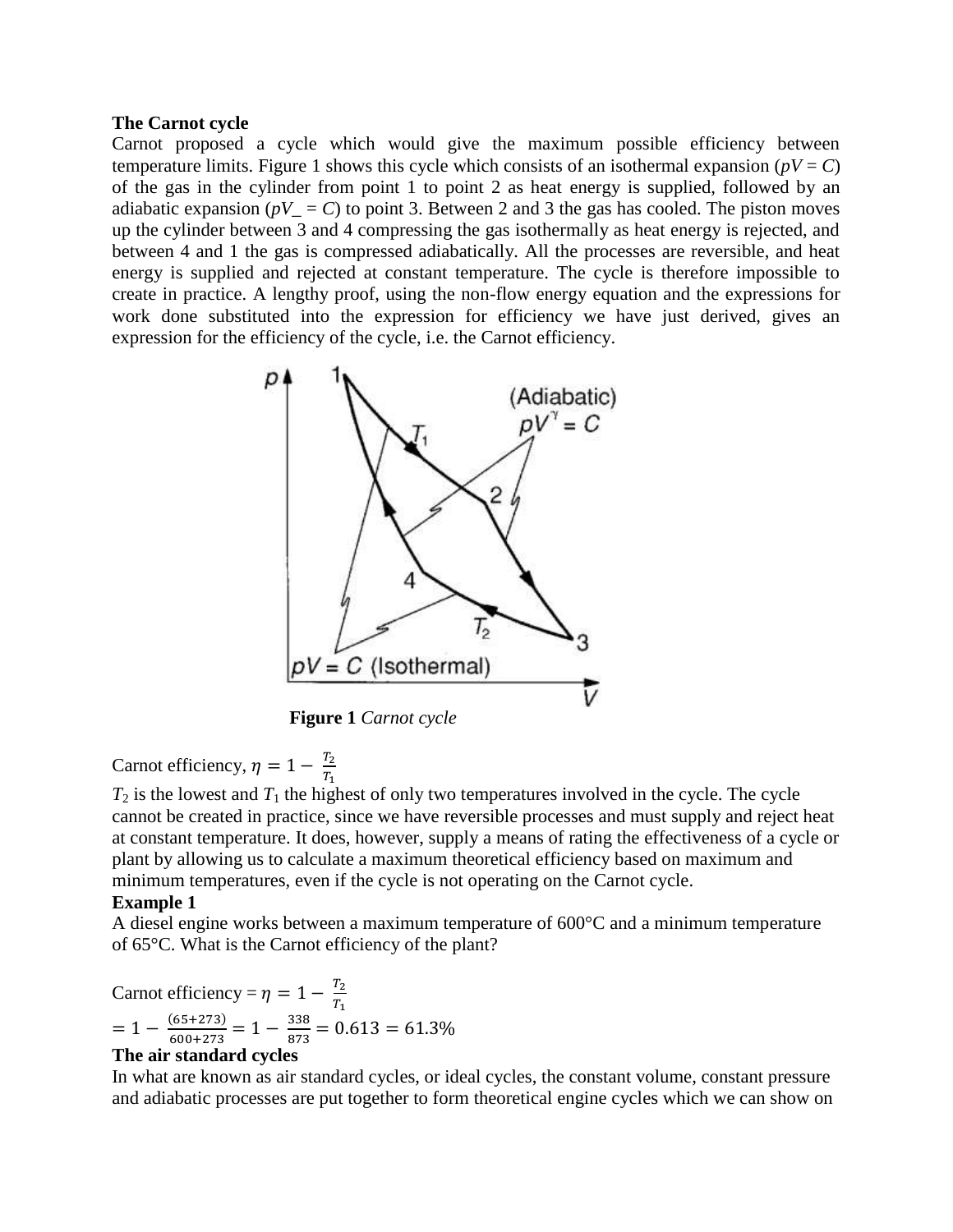the *p*/*V* diagram. The actual *p*/*V* diagram is different from what is possible in practice, because, for instance, we assume that the gas is air throughout the cycle when in fact it may be combustion gas. We also assume that valves can open and close simultaneously and that expansion and compressions are adiabatic. Air standard cycles are reference cycles which give an approximation to the performance of internal combustion engines.

## *Constant volume (Otto) cycle*

This is the basis of the petrol engine cycle. Figure 2 shows the cycle, made up of an adiabatic compression, 1–2 (piston rises to compress the air in the cylinder), heat energy added at constant volume, 2–3 (the fuel burns), adiabatic expansion, 3–4 (the hot gases drive the piston down the cylinder), and heat energy rejected at constant volume, 4–1 (exhaust).



# **Figure 2** *Constant volume (Otto) cycle*

What can we do with this? We can calculate from our knowledge so far:

- the pressures, volumes and temperatures around the cycle;
- the work done during each of the processes and therefore the net work done;
- $\blacksquare$  the heat energy transferred during each process;
- $\bullet$  the ideal or air standard efficiency of the cycle using the expression we derived earlier in this chapter.

# *Indicated mean effective pressure, P*<sub>mi</sub>

The air standard efficiency of the cycle is a useful indicator of actual performance, but limited because it is not easy to decide in practice where heat energy transfers begin and end. The ideal cycle diagram – and an actual indicator diagram, which we see later – can also provide a value of *indicated mean effective pressure, P*<sub>mi</sub>, which is another useful comparator. This is found by dividing the height of the diagram by its length to produce a rectangle of the same area. See Figure 3, in which the rectangle is shown hatched.

$$
P_{mi} = \frac{\text{area of diagram}}{\text{length}} = \frac{A}{L}
$$

The area of the diagram is work, joules = N.m. The length of the diagram is volume, i.e.  $m<sup>3</sup>$ .

$$
P_{mi} = \frac{N.m}{m^3} = \frac{N}{m^2}
$$

Key notes.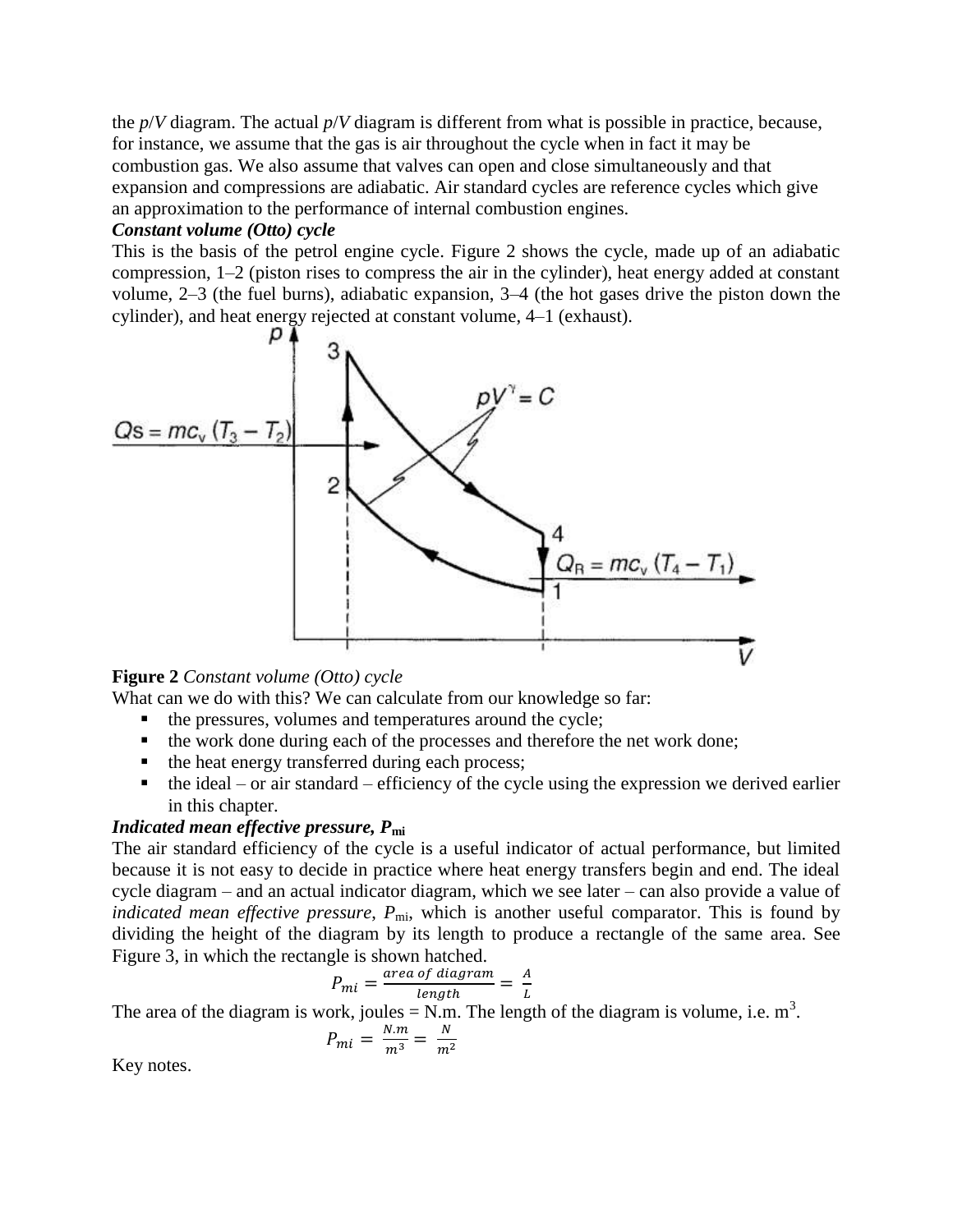- The indicated mean effective pressure can be thought of as the pressure acting on the piston over full stroke which would give the same work output. Generally speaking, the higher this is the better.
- Since the brake power of an engine is usually quoted and easier to record, instead of an indicated mean effective pressure, a value of *brake mean effective pressure*,  $P_{\text{mb}}$ , is more often used as the comparator. It is found by using the expression for indicated power with values of brake power and brake mean effective pressure substituted. This is covered later in the chapter.

# **Example 2.4.2**

The ratio of compression of an engine working on the constant volume cycle is 8.6:1. At the beginning of compression the temperature is 32°C and at the end of heat supply the temperature is 1600°C. If the index of compression and expansion is 1.4, find:

(a) the temperature at the end of compression;

(b) the temperature at the end of expansion;

(c) the air standard efficiency of the cycle.

Figure 4 shows the cycle.

Note:

- $\blacksquare$  the compression ratio is a ratio of volumes, *V*1/*V*2, not a ratio of pressures;
- $\blacksquare$  the dimensionless ratio values of 8.6 and 1 are used directly in the equations;
- the heat energy transfer in a constant volume process is  $(m.cv.\delta T)$ .

Solution.

$$
\frac{T_2}{T_1} = \left(\frac{V_1}{V_2}\right)^{\gamma - 1}, \frac{T_2}{305} = \left(\frac{8.6}{1}\right)^{1.4 - 1}, T_2 = 305 \times 8.6^{0.4}
$$
  
= 721.3K, temperature at end of compression.  

$$
\frac{T_4}{T_3} = \left(\frac{V_3}{V_4}\right)^{\gamma - 1}, \frac{T_4}{1873} = \left(\frac{1}{8.6}\right)^{1.4 - 1}, T_4 = 1873 \times 0.42
$$
  
= 792K, temperature attend of expansion.

Air standard efficiency,

$$
= 1 - \frac{heat \, rejection}{heat \, supplied}
$$
  
=  $1 - \frac{m.c_v(T_4 - T_1)}{m.c_v(T_3 - T_2)}$ , m and c<sub>v</sub> are cancel  
=  $1 - \frac{792 - 305}{1873 - 721.3} = 1 - \frac{487}{1151.7}$   
= 0.577 = 57.7% air standard efficiency.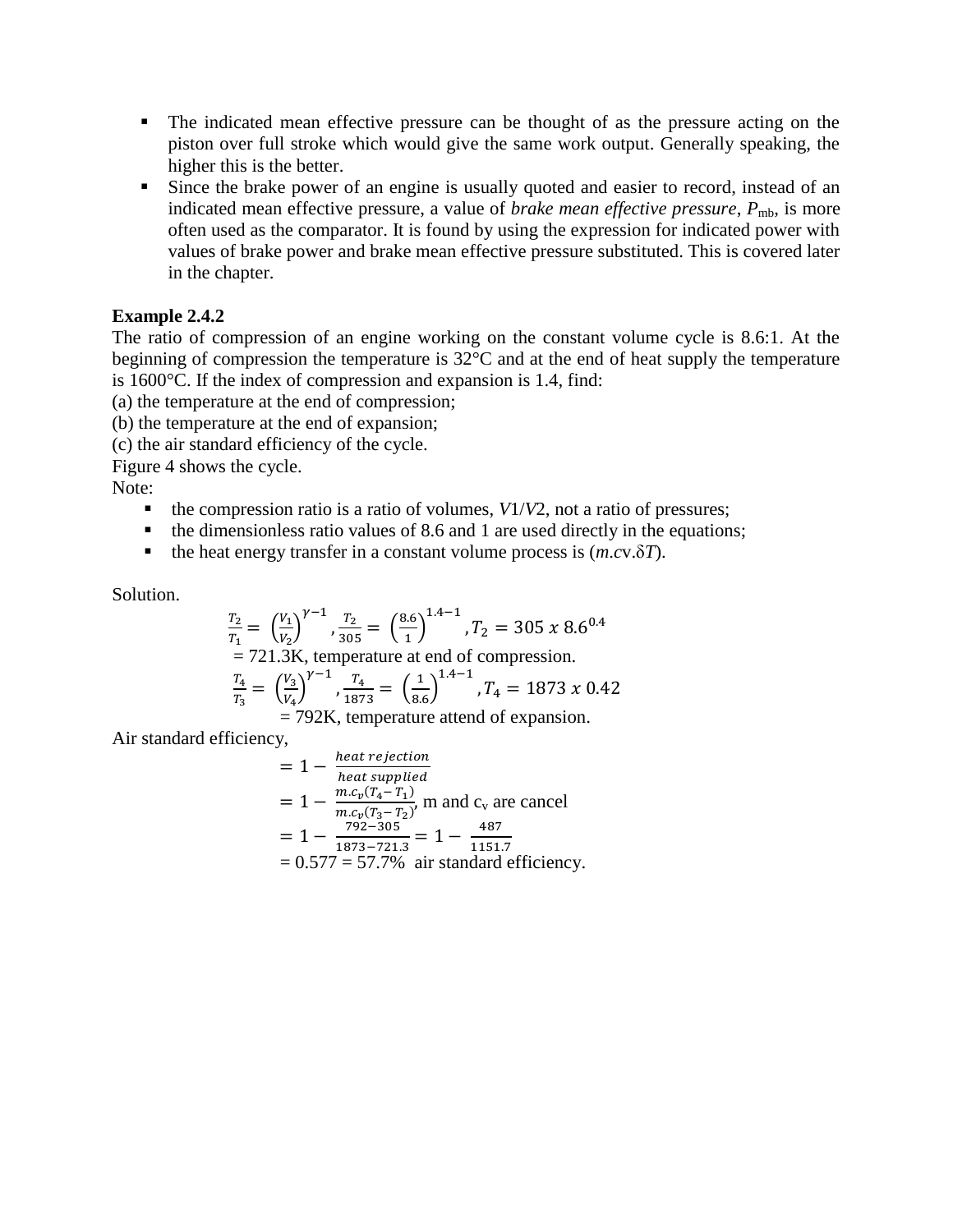

#### **Example 2.4.3**

In an air standard (Otto) constant volume cycle, the compression ratio is 8 to 1, and the compression commences at 1 bar, 27°C. The constant volume heat addition is 800 kJ per kg of air. Calculate:

(a) the thermal efficiency; (b) the indicated mean effective pressure, *P*mi. *c*v = 718 J/kgK  $\gamma = 1.4$ Figure 2.4.5 shows the cycle.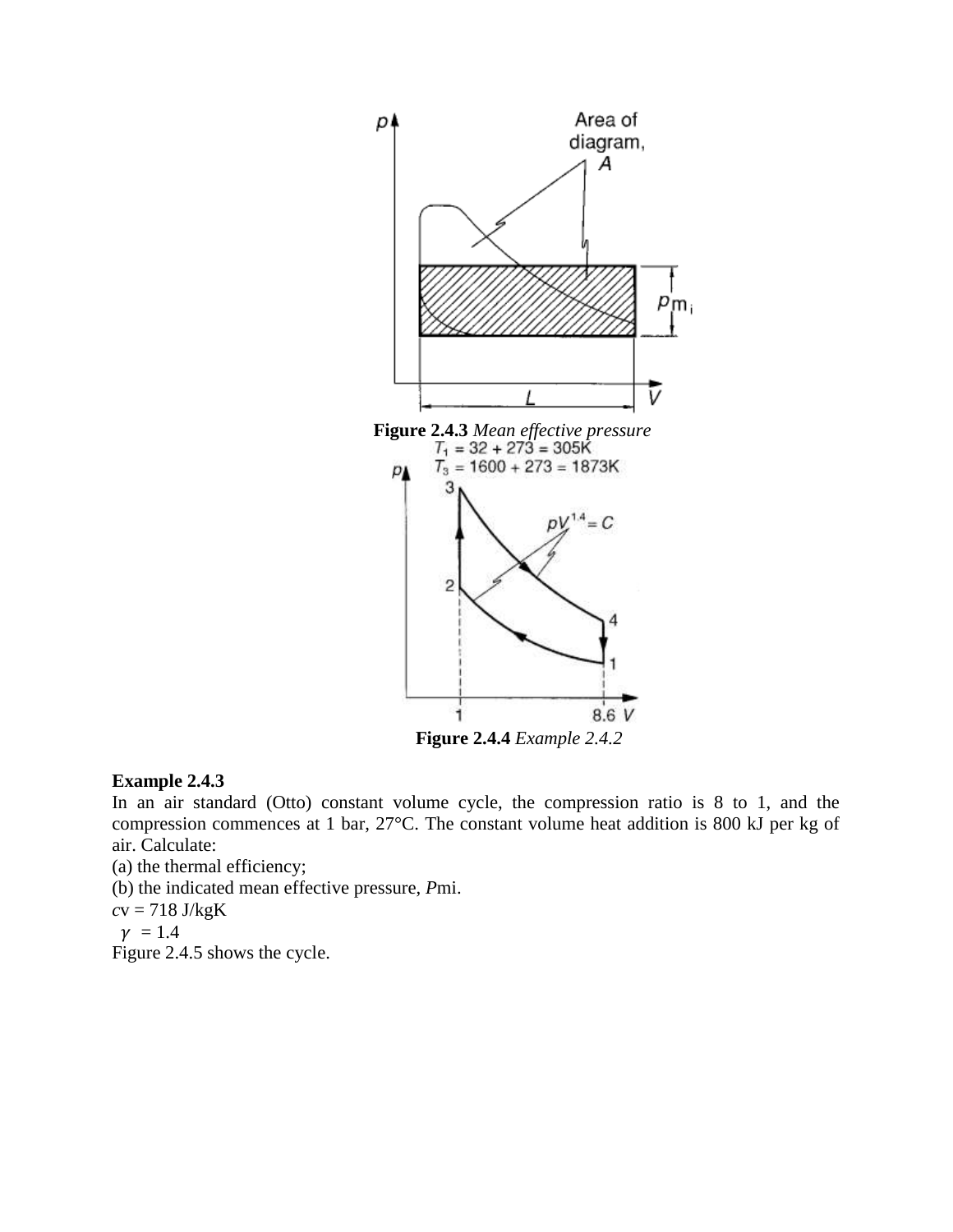$$
P_{1,1} = 27 + 273 = 300 \text{K}
$$
\n
$$
T_{1,2} = 27 + 273 = 300 \text{K}
$$
\n
$$
T_{2,1} = 27 + 273 = 300 \text{K}
$$
\n
$$
T_{3,2} = 300 \text{K}
$$
\n
$$
T_{4,1} = 27 + 273 = 300 \text{K}
$$
\n
$$
T_{5,1} = 287 + 273 = 300 \text{K}
$$
\n
$$
T_{6,1} = 24.5 \text{ Example 2.4.3}
$$
\n
$$
T_{7,1} = \frac{600 \text{ K}}{c_{v}} = 24.5 \text{ Example 2.4.3}
$$
\n
$$
T_{8,1} = 1005 \text{ J/kg K}
$$
\n
$$
P_{1}V_{1} = m. R. T_{1}, V_{1} = \frac{m. R T_{1}}{P_{1}} = \frac{1 \times 267 \times 300}{1 \times 10^{5}} = 0.861 \text{ m}^{3}
$$
\n
$$
\frac{V_{1}}{V_{2}} = 8, V_{2} = \frac{0.861}{8} = 0.1076 \text{ m}^{3}
$$
\n
$$
Swept \text{ volume} = V_{2} - V_{1} = 0.861 - 0.1076 = 0.7534 \text{ m}^{3}
$$
\n
$$
\frac{T_{2}}{T_{1}} = \left(\frac{V_{1}}{V_{2}}\right)^{Y-1}, \frac{T_{2}}{300} = \left(\frac{8}{1}\right)^{1.4-1}, T_{2} = 300 \times 8^{0.4} = 689.2 \text{K}.
$$
\n
$$
Q_{1-2} = m. c_{v} (T_{3} - T_{2})
$$
\n
$$
T_{3} = 689.2 + \frac{800 \times 10^{3}}{718} = 1803.4 \text{K} \quad (m = 1 \text{kg})
$$
\n
$$
\frac{T_{3}}{T_{3}} = \left(\frac{V_{3}}{V_{4}}\right)^{Y-1}, T_{4} = 1803.4 \text{K}
$$

S

 $=\frac{4}{0}$  $\frac{^{451.6}}{^{0.7534}}$  599.7 kN/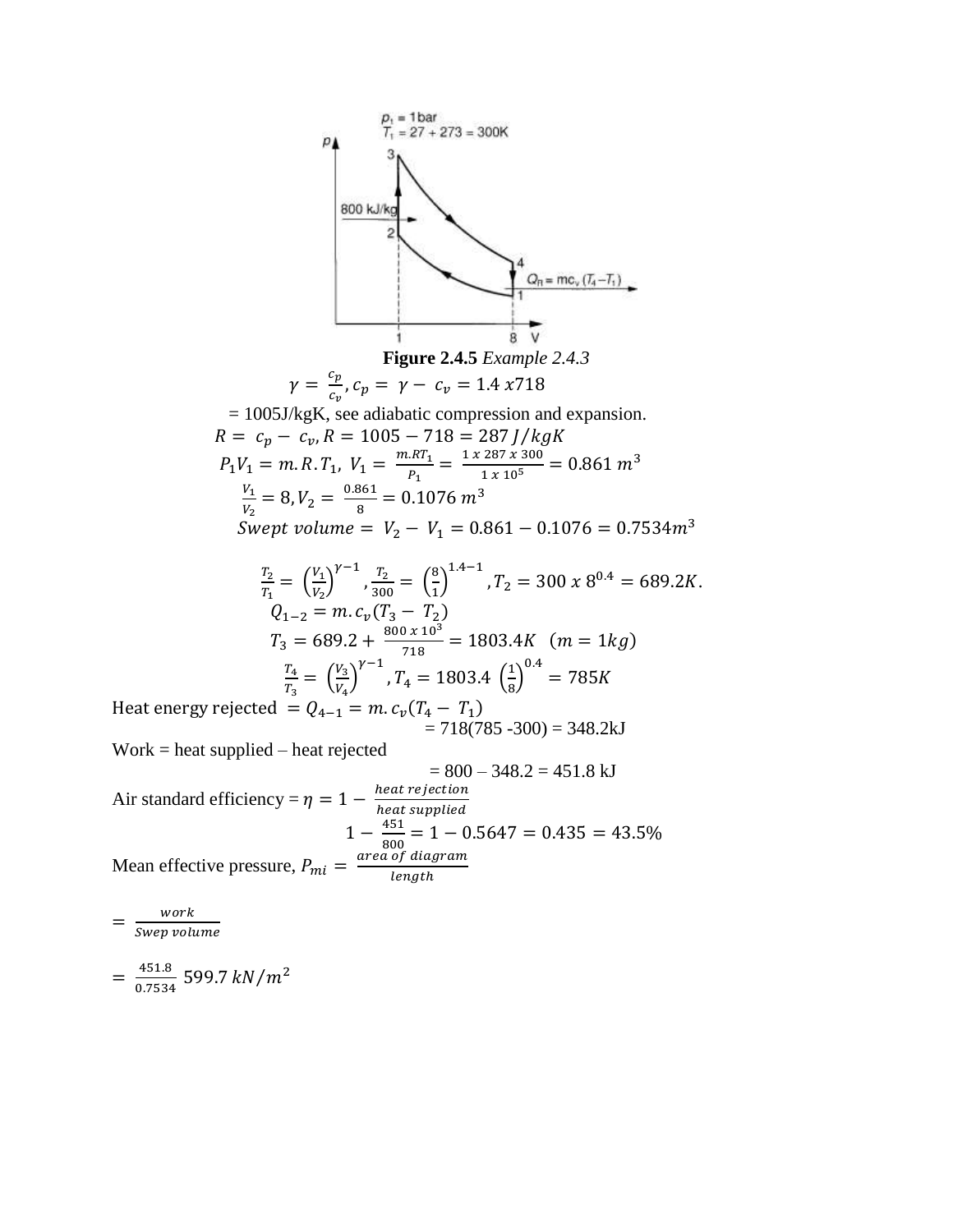#### **The indicator diagram**

A real-life *p*/*V* diagram is called an *indicator diagram*, which shows exactly what is happening inside the cylinder of the engine. This plot is useful because it allows us to find the work which the engine is doing and therefore its power, and it also enables us to see the effect of the timing of inlet, exhaust and fuel burning, so that adjustments can be made to improve cycle efficiency. In the case of a large slow-speed engine, like a marine diesel engine which typically rotates at about 100 rpm, an indicator diagram can be produced by screwing a device called an engine indicator onto a special cock on the cylinder head of the engine. The indicator records the pressure change in the cylinder and the volume change (which is proportional to crank angle), and plots these on *p*/*V* axes using a needle acting on pressure sensitive paper wrapped around a drum. This produces what is known as an 'indicator card'.

Figure 2.4.10 shows the indicator. The spring in the indicator can be changed to suit the maximum cylinder pressure, so that a reasonable plot can be obtained. Such a mechanical device is not satisfactory for higher-speed engines, but the same result can be plotted electronically.



# **Figure 2.4.10** *Engine indicator*

In both cases we get an actual *p*/*V* diagram from within the cylinder, and just as we were able to find work done from our air standard cycles by finding the area within the diagram, so we can find the actual work done, and therefore the power of the engine, by finding the area of the indicator diagram. Of course in this case, the curves are not 'ideal', and the equations cannot be used, but the area within the diagram can be found by some other means, such as by using a planimeter.

# **Indicated power**

As you might expect, the power calculated from the indicator diagram is called the *indicated power* of the engine. It is the power developed inside the cylinder of the engine. As we saw earlier, a value of indicated mean effective pressure can be found by dividing the area of the diagram by its length, but in this case, we must multiply the result by the spring rate of the indicator spring. This gives an 'average' cylinder pressure, used in the expression for indicated power, and it is also used as an important value for comparison between engines.

Indicated power is given by the formula,

Indicated power, ip =  $P_{mi}$  A.L.n Where: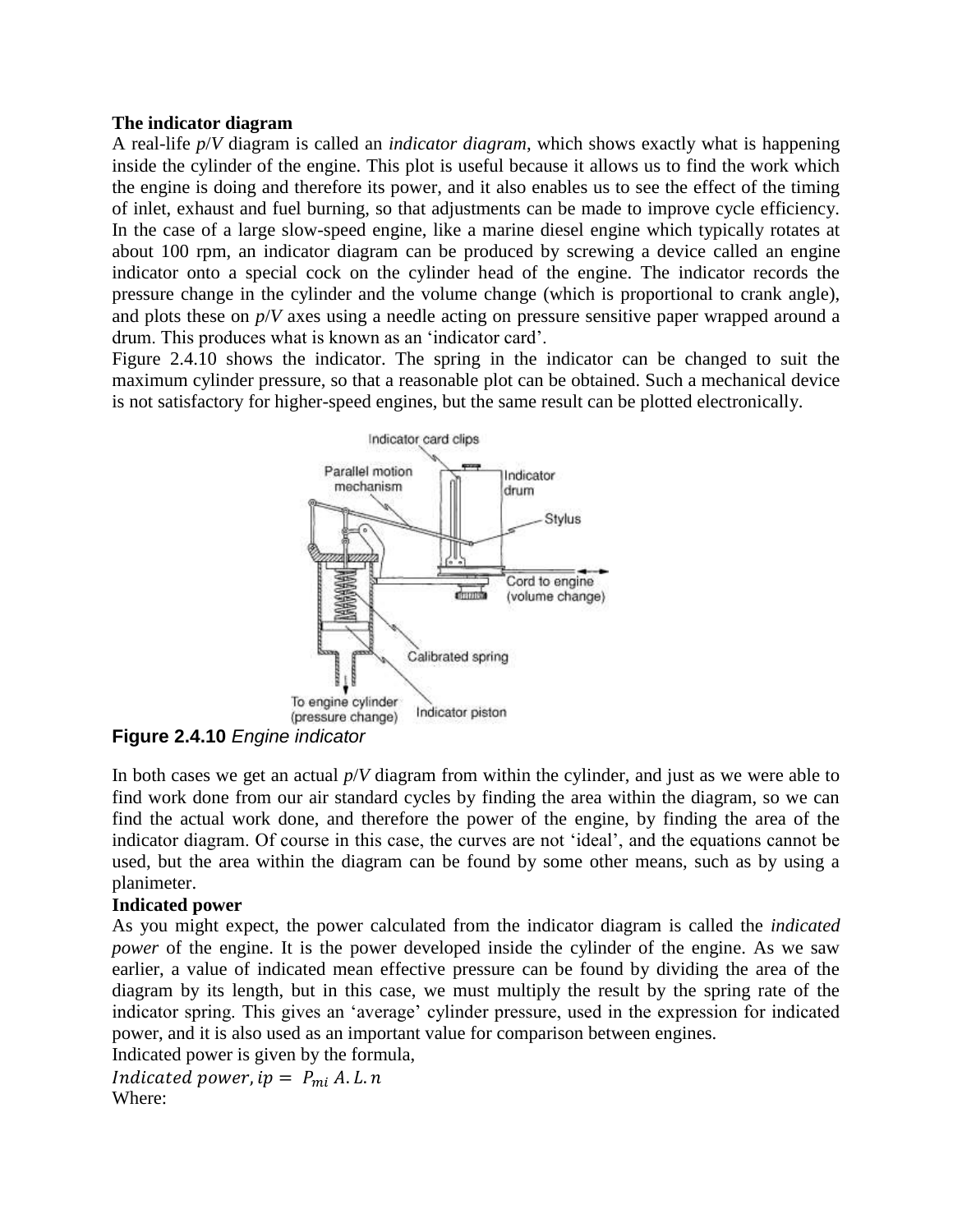$P_{mi}$  = mean effective pressure  $\left(\frac{N}{mi}\right)$  $\frac{N}{m^2}$ A = area of piston  $(m^2)$  $L =$  length of strike  $(m)$  $N =$  number of power strokes per second.

The verification of this expression can be seen in two ways.

First, we know that the area under the *p*/*V* diagram is work done. The product (*P*mi.*A*.*L*) gives this area since *P*mi is the height of the rectangle and the volume change is given by length multiplied by the area of the bore. The *n* term then imposes a time element which 'converts' the work done to power in kW.

Second, we can use the well-known work done expression from mechanics, work = force  $\times$ distance. The force on the piston is (pressure  $\times$  area, i.e. *Pmi*  $\times$  *A*), and this force operates over a distance equal to the length of stroke, *L*. The *n* term then gives power.

Putting the units into our expression for indicated power,

$$
ip = \frac{N}{m^2} x m^2 x m x \frac{1}{s} = \frac{N.m}{s} = \frac{I}{s} = watts
$$

Key points

- The number of power strokes per second is the same as the rev/s for a 2-stroke engine, because there is a power stroke every revolution of the crank.
- For a 4-stroke engine, *n* is the rev/s divided by 2 because there is a power stroke once every two revolutions of the crank.

#### **Brake power**

Brake power is the power actually available at the output shaft of the engine. It would be a wonderful world if all the power developed in the cylinders was available at the output shaft, but unfortunately this is not the case because of the presence of friction. This absorbs a certain amount of power, called the friction power. The brake power is, therefore, always less than the indicated power, and this is expressed by the mechanical efficiency of the engine,  $\eta_m$ .

$$
\eta_m = \frac{bp}{ip}
$$

To find the brake power, it is necessary to apply a braking torque at the shaft by means of a *dynamometer*. The simplest form of this is a rope brake dynamometer which consists of a rope wrapped around the flywheel carrying a load. See Figure 2.4.11. More sophisticated types used on high-speed engines are hydraulic or electrical. They all do the same job in allowing the value of braking torque applied to the engine to be measured. This value is put into the formula for rotary power, i.e.  $P = T\omega$ , where T is the torque in N.m and  $\omega$  is the speed of rotation in rad/s.  $\omega$ can be inserted as  $2\pi n$ , since there are  $2\pi$  radians in one revolution and *n* is the rev/s. We then have the usual form of the equation for brake power,

$$
bp = 2\pi n.T
$$

Putting in the units, we have,

$$
bp = \frac{1}{s} x N.m = \frac{N.m}{s} \frac{1}{s} = watts
$$

Note again that 'rev' is dimensionless, as is  $2\pi$ .

For the rope-brake dynamometer in Figure 2.4.10, the friction load on the flywheel is,

$$
(W-S)
$$
 newtons

Where *W* is the applied weight and *S* is the spring balance reading. The friction torque is,